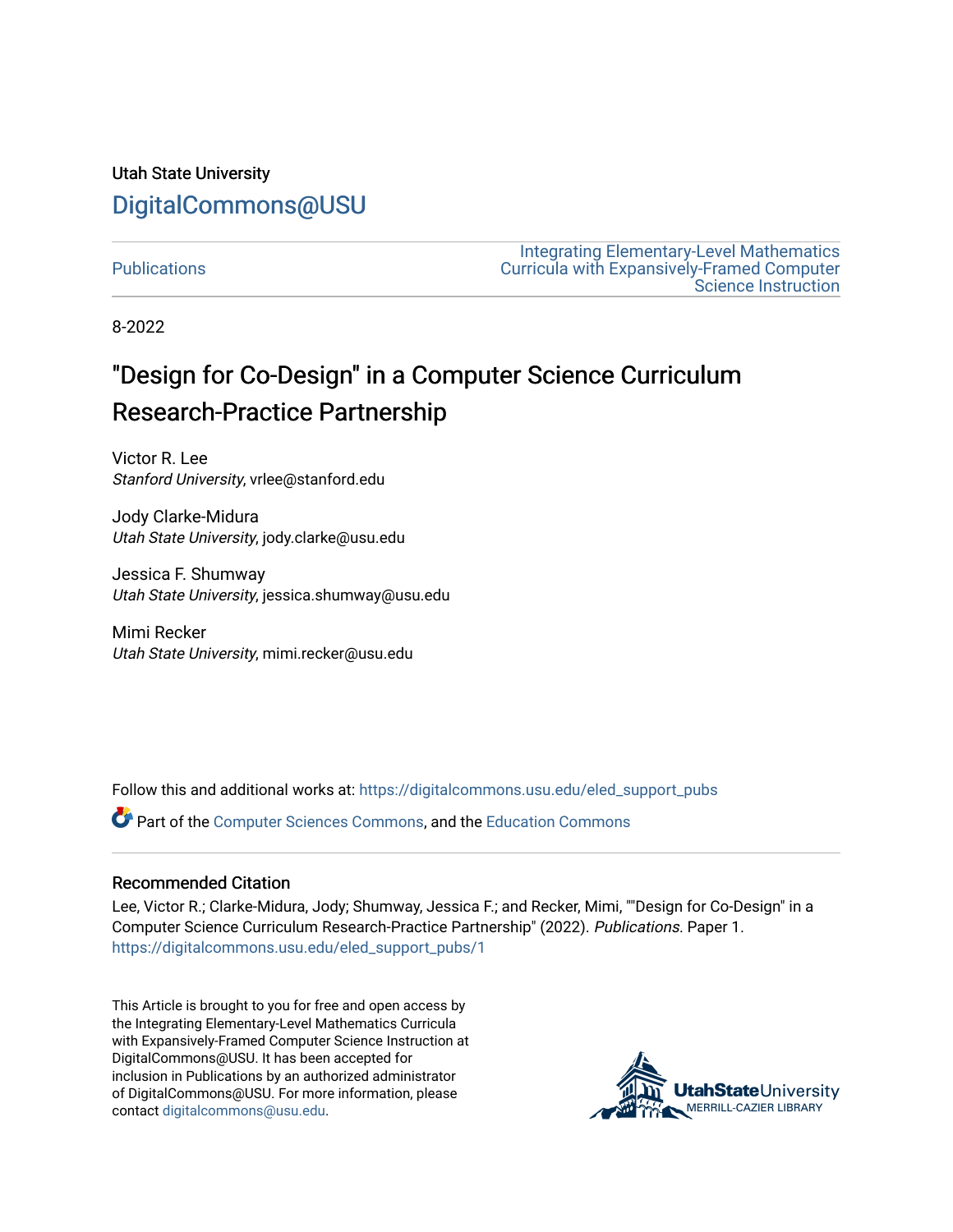

### **"Design for Co-Design" in a Computer Science Curriculum Research-Practice Partnership**

Victor R. Lee, Stanford University, vrlee@stanford.edu Jody Clarke-Midura, Jessica Shumway, & Mimi Recker, jody.clarke@usu.edu, jessica.shumway@usu.edu, mimi.recker@usu.edu Utah State University

**Abstract:** This paper reports on a study of the dynamics of a Research-Practice Partnership (RPP) oriented around design, specifically the co-design model. The RPP is focused on supporting elementary school computer science (CS) instruction by involving paraprofessional educators and teachers in curricular co-design. A problem of practice addressed is that few elementary educators have backgrounds in teaching CS and have limited available instructional time and budget for CS. The co-design strategy entailed highlighting CS concepts in the mathematics curriculum during classroom instruction and designing computer lab lessons that explored related ideas through programming. Analyses focused on tensions within RPP interaction dynamics and how they were accommodated when RPP partners were designing for co-design activities, a critical component that leads to curricular co-design itself. We illustrate these tensions with examples of clusters of activity that appeared repeatedly among the research and practice team members when "designing for co-design".

#### **Introduction**

Research-practice partnerships (RPP) are gaining traction as a model for supporting practice-driven lines of inquiry and educational improvement in the learning sciences. While this represents an encouraging development for those interested in working on persistent problems of educational practice, Coburn and Penuel (2016) have also observed that "given new investments in RPPs, we need parallel investments in research on the dynamics and outcomes of partnerships. Studies of partnership dynamics are crucial to enable new partnerships to learn how to do this work and for existing partnerships to learn from each other's experiences" (p. 52). In this paper, we report on early empirical work designed to heed Coburn and Penuel's call to intentionally study partnership dynamics. Specifically, we examine one type of RPP, the design research partnership (Coburn et al., 2013), and specifically the curricular "co-design" model (Penuel et al., 2007; Voogt et al., 2015). Our goals in this paper are to illustrate some of those partnership dynamics interactionally – through actual descriptively analyzed researcher and practitioner conversations - and argue more broadly that a part of that partnership dynamic research should attend to the meta-design work involved in RPP teams designing for co-design.

#### **Framework: Design for Co-Design**

While the RPP structure is key to our endeavor, our emphasis is on the work that surrounds the co-design activity itself. As a genre of curriculum development, co-design and related collaborative approaches (e.g., work circles; Shrader et al., 1999) are intended to be activities in which educators and design-oriented education researchers jointly do the ideational and prototyping work of curriculum improvement (Arce-Trigatti et al., 2018), rather than following a more typical sequence of late-term educator involvement using researcher-created curriculum and post-hoc feedback. This co-design configuration can serve to disrupt perceived and common imbalances between researchers and practitioners. However, there are a number of challengesto navigate in co-design because it brings together different communities with distinct histories, norms, and commitments to engage in joint work. Parts of this will ultimately be negotiated during the co-design activity itself, but that opportunity to do that negotiation is itself designed. Thus, we assert that there is an additional layer of design work that takes place to prepare for the co-design activities. We refer to this additional layer of work as "designing for co-design" and show how it is also a critical component that contributes to successful curricular co-design (see Figure 1).

For our partnership (funded by National Science Foundation Grants 2031382 and 2031404), design for co-design was necessary work because the co-designing educators (e.g., teachers) became involved after the grant supporting this RPP had been awarded. However, we contend that designing for co-design is necessary and common work done by RPP teams with longer partnership histories, particularly when new members (e.g., new teachers, district personnel, research assistants) are invited to join and take on active roles following natural turnover. In similarly-oriented work, this type of effort to open up space for full participation in co-design work has been characterized as organizing for teacher agency (Severance et al., 2016) and has lent itself to retrospective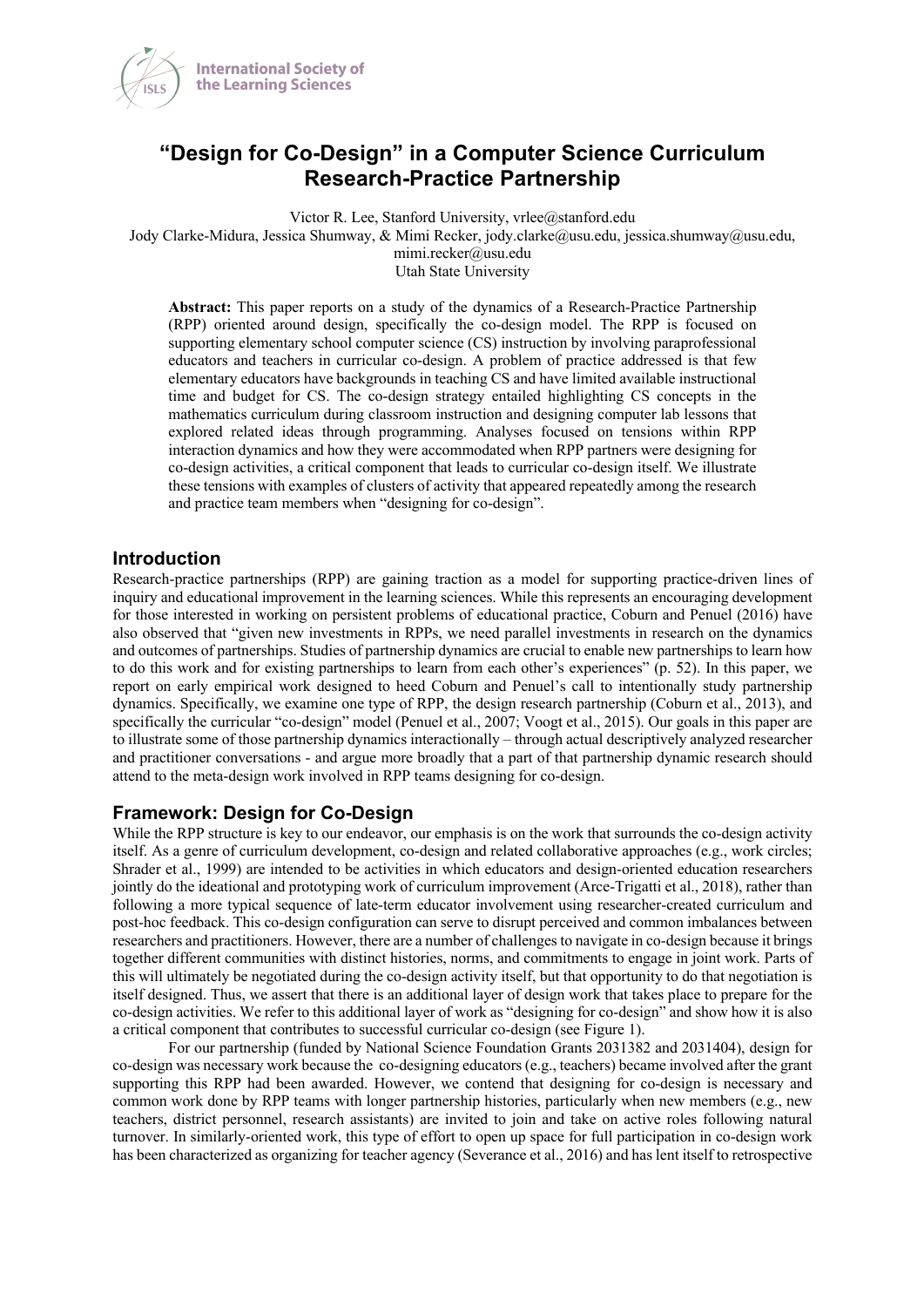

analyses of field notes and artifacts from co-design sessions. The present study complements and is informed by Severance et al., although it examines a different geographical context, a different subject matter and age group, and paraprofessional educators in addition to classroom teachers. Moreover, we articulate in this paper the conditions and constraints that were managed during this case's design for co-design.

#### **Figure 1**

*Concentric circles of design involved in curriculum design research-practice partnerships.*



#### **RPP Context: An Integrated Math-Computer Science Co-design Project**

The study context comes from an RPP that seeks to support and co-develop elementary school computer science (CS) instruction that involves paraprofessional educators (whose position title in the district is "computer lab specialists") and classroom teachers in a rural-serving U.S. school district. A key problem of practice addressed in this RPP is that very few elementary school teachers have backgrounds in or comfort with teaching CS. The computer lab specialists were newly being asked to provide the CS instruction. The strategy being pursued by this RPP was to identify and highlight CS concepts in the already adopted mathematics curriculum and then structure the computer lab lessons as activities for exploring the same related mathematical ideas through a computational medium (i.e., Scratch). Adequately supporting the professional learning of paraprofessionals represents another set of persistent problems of practice.

#### **Data, Interpretive Methods, and An Illustration**

Our project was designed to study partnership dynamics from conception. Project personnel were assigned to lead an empirical study of the interactional dynamics within the RPP itself. This was in addition to other team members conducting research on educator learning and student experience with the newly designed learning activities. This self-examination component provides the data for this study, which took place during the COVID-19 pandemic when social distancing and remote work measures were in place. As such, virtually all activities up until this writing had taken place via Zoom, and video recordings of these meetings serve as the primary data source. In addition, the team members leading the RPP dynamics research conducted interviews with all participants and collected artifacts such as agendas and common documents. Data included 14 recorded weekly meetings (each 1- 1.5 hours) involving 7 university-affiliated researchers (Principal Investigators and Graduate Researchers) from two institutions and 2 school district central office employees (Curriculum Leads). In addition, there were three, hour-long co-design meetings that included three classroom teachers and one computer lab specialist.

The analysis essentially involved recording RPP interactions, coding and curating them, and then engaging in more detailed descriptive analysis of the content of the curated interactions. These analyses were vetted by the larger group. This bears some resemblance to interaction analysis (Jordan & Henderson, 1995), which involves obtaining recordings and iteratively engaging in group analysis and argumentation of clips to forming an interpretation that is justified by evidence apparent in the record (e.g., specific utterances or words used by a speaker).

To illustrate, an example excerpt that was coded as **DESIGNING CO-DESIGN** and curated from the corpus appears below. This example excerpt, while long, is presented to give a sense of the type of interactional speech data that were examined and also to illustrate how **DESIGNING CO-DESIGN** episodes fit the following criteria: 1. The conversation had contributions from members of both the research and practice organizations, 2. The topic of conversation was related directly to how to structure the curricular co-design activities, and 3. From review of other meeting records and artifacts, the conversation ultimately led to a decision about the organization of the codesign activities themselves. In this excerpt, the first co-design meeting was scheduled to take place. It was the first time the classroom teachers and computer lab specialist explored how to design integrations between classroom mathematics content and computer lab instruction. In thinking about this meeting, researcher M raised the concern that it was unclear how to introduce the goals of the planned co-design. Researcher J offered a suggestion, and then district leader B offered her support for J's suggestion. Then B and district leader S voiced constraints: there was a lack of crossover content knowledge between the teachers and computer lab specialist.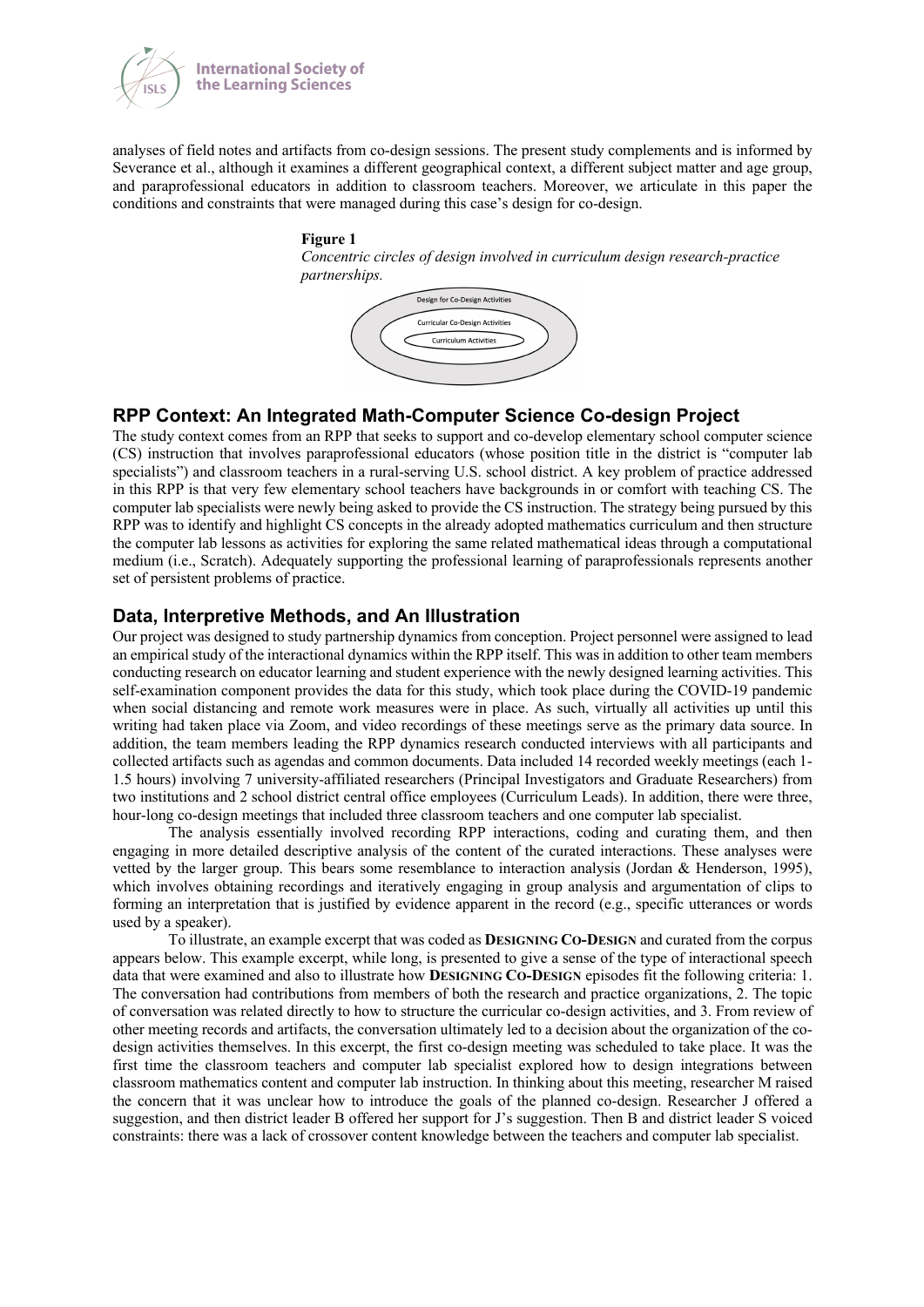



University Researcher M: *You know, thinking about this first meeting, and, you know, the teachers as partners, but not overwhelming them. I mean, yeah -- I'm just trying to envision how we can talk about sort of the objectives here and get meaningful input on what units makes sense to them. Any suggestions?* University Researcher J: *They don't know anything about Scratch or what the capabilities are, it may be hard for them to envision that. So I wonder if there's a way we can kind of, without too much information, but to give them some kind of like overview of some examples in Scratch or something, maybe this other curriculum that you mentioned -- something that gives them an idea, something to kind of think about, they can envision it.*

District Leader B: *I was gonna say, I think that that would really help our teachers, especially where they do have limited exposure to computer science, giving them a kind of a -- an idea of what it looks like, would be helpful for sure. And I know with this team, too, they have interest in computer science, but they haven't had a lot of experience with it. With the classroom teachers, for sure. So I think that would be a great idea.*

District Leader S: *And how much is the computer specialist going to need to understand about the math concepts to teach it properly? That's also going to be a potential constraint.*

In this segment, a common underlying question explored by all four speakers was how to make the work of co-design feel tractable and approachable for the teachers and lab specialist who would, at a designated and time-limited future meeting, begin this work for the first time. Following Severance et al (2016) in wanting to "present the vision" for innovative learning activities as stimulus for curricular co-design, researcher M questioned how the co-design could be presented to "get meaningful input". This question led to articulation of two fundamental challenges for the planned co-design. First was the unfamiliar end goal of integrated lessons needed to be envisioned but the team wanted it to be rooted in the ideas of the co-design team. They did not want to overly constrain the co-design team's thinking nor provide examples that already solved the design problem nor provide poor examples that did not encourage ambitious integrated instruction. Utterances from M and J expressed this, as did other utterances during the meeting. Second was how to negotiate two different content areas while recognizing what knowledge was necessary to teach integrated lessons. On the one hand, CS as a focal topic was unfamiliar to the classroom teachers (speaker B). On the other, the specialists were not assumed to have the degree of mathematical knowledge for teaching that the classroom teachers would have (speaker S).

It ended up taking several additional RPP planning meetings to get there, but a decision was eventually reached to introduce a Scratch programming sample and view it together in addition to a small set of practitionerfacing examples from practitioner publications to express that there were numerous viable possibilities that could be developed. Regardless, this excerpt serves to model the challenge, show the data used, and illustrate how our analysis worked to maintain accountability to the transcript data as we analyzed interactions.

#### **Additional Examples of Design for Co-Design Challenges**

As a short paper reporting on a project that is still in progress, our goal is to argue that design for co-design is a component of RPP co-design structures and that it contains worthwhile design questions for learning scientists to explore. While longer post-hoc analysis will come in the future, we consider it worthwhile for the learning sciences community to already begin recognizing and discussing this design for co-design space that many RPPs already have and are encountering. Given that, the remaining empirical examples are illustrative to name some design for co-design challenges. These were derived and analyzed in the fashion briefly modeled above.

#### Negotiating Technological Infrastructure Across Partners

One recurring set of concerns we have seen across "designing for co-design" meetings, especially leading up to the first co-design session, was how to manage digital systems. A concern among partners was that the university team might appear as having the greatest amount of influence. This extended to what technologies were used and how co-design engaged with those technologies. The university had contracts with various vendors including Box.com, and the university's institutional review board (IRB) required that Box be used for security purposes with human subjects data. This led to the university defaulting to Box for its online storage infrastructure. However, a district team member expressed that Box was not familiar to district personnel: "*I just think it needs to be easy for teachers -- Box is not intuitive by any means. And I think it, you know -- teachers are used to Google drive*." The university team was bound by IRB rules to use Box, yet opted to maintain both Box and Google-based volumes, with Google Drive used exclusively for co-design so that district partners would not feel like they were encumbered with needing to use 'the university's preferred tools'. While this is one decision, there were several others. For instance, the project created a design group email list through Google groups so administrative control and email names did not have the university's address in them, further detaching those aspects of co-design